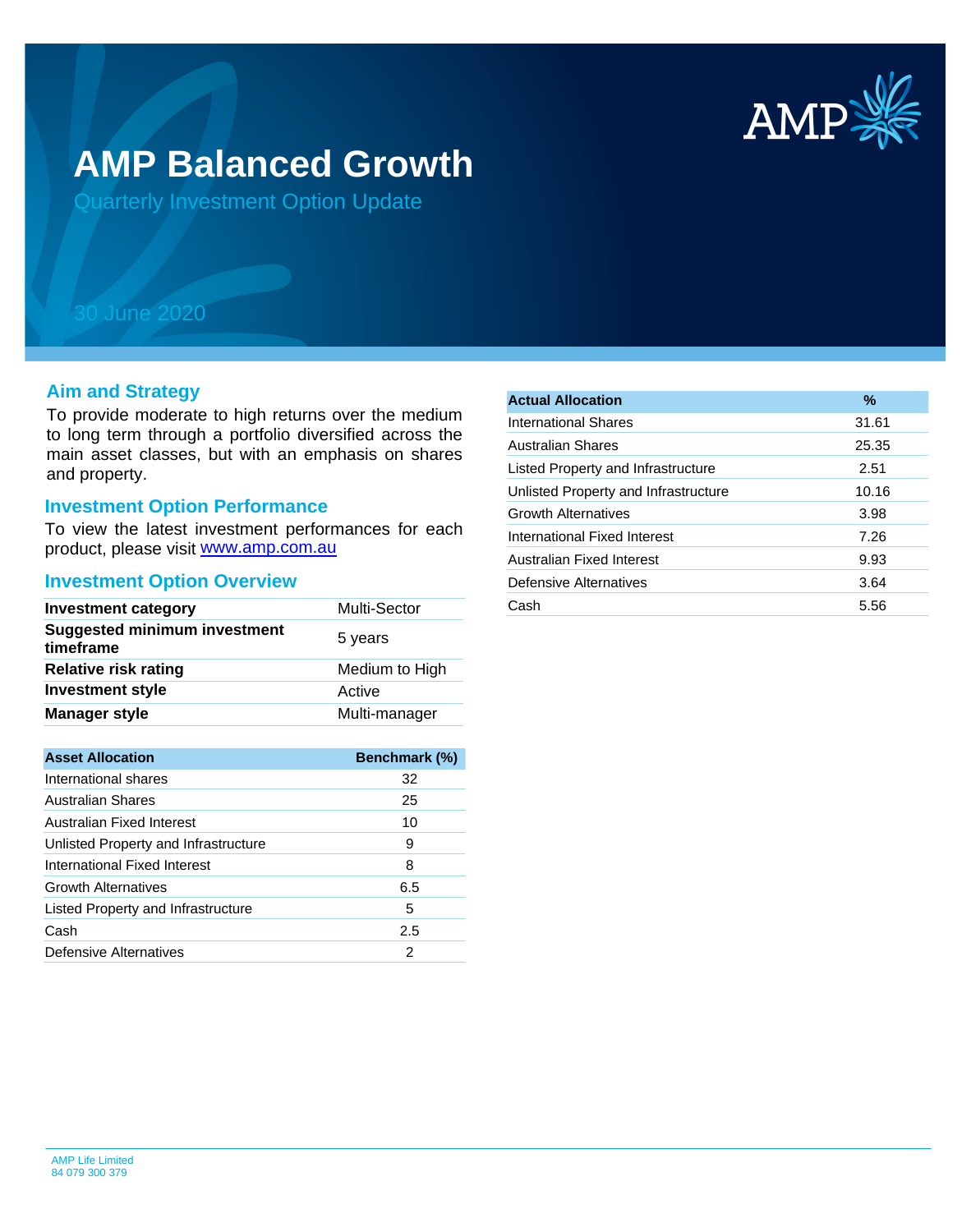## **Fund Performance**

The 2019/2020 financial year ended on a positive note, with the option delivering a strong return after a period of significant volatility. Growth assets, particularly shares, provided the largest contribution to overall returns, partially recovering from the lows experienced at the height of the COVID-19 pandemic in late March. Despite underperforming compared to its benchmark over the quarter, peer-relative performance remains strong as the option remains above median across most key timeframes.

Throughout the quarter, investor sentiment improved with increased economic activity after lockdowns and social distancing measures were eased. The option's allocations to growth assets, such as shares, rebounded despite the ongoing risks surrounding COVID-19. Developed and emerging market shares rose 18.5% and 16.7% respectively (in local currency terms) boosted by positive employment and business confidence data, in addition to continued and coordinated policy support from regulators. Australian shares also rallied, gaining 16.5%. The allocations to more defensive assets, such as government bond and cash, also generated positive returns due to monetary policy support from central banks. Returns from the direct property and infrastructure allocations were constrained as the impacts of COVID-19 were captured in asset revaluations.

As the strong returns experienced over the quarter were substantially influenced by generous fiscal and monetary policy support, we remain cognisant of the prevailing risks associated with the COVID-19 pandemic for the nearterm future. With some countries continuing to experience rising infection rates, the possibility of a 'second wave' could lead to further social distancing measures being imposed, or governments reverting to complete lockdowns. Ultimately, this leaves investment markets susceptible to further corrections and in this environment, returns are likely to be volatile. However, we maintain a highly-diversified portfolio to mitigate risk within and between asset classes, while holding a close to neutral growth/defensive split.

## **Market Review**

As expected, global markets were heavily impacted by COVID-19 government restrictions and the flow-on effects of lockdown. Equities were volatile as shifting sentiment created swings between a risk-on and risk-off bias. Despite this, there was a net sharp rally over the quarter in equity markets as some COVID-19 lockdown measures started to be unwound. This leaves equity markets open to the risk of a correction. COVID-19 impacts were aggravated by increasingly acrimonious relations between the US and China. In addition, there is the risk of further waves of COVID-19, especially in the more densely populated countries, and the potential for economies to fall back once working capital supplied by government policies peters out and companies review their strategies and demand. The World Bank, the Organisation for Economic Co-operation and Development, and the International Monetary Fund all indicate they expect the worst global recession since the Great Depression.

In the US, the Federal Reserve (Fed) significantly increased its COVID-19-related lending programmes. Fed Chairman Jerome Powell suggested the central bank will use its "full range of tools" and act "forcefully, proactively and aggressively until it is confident the economy is on the road to recovery". He also said the central bank still had plenty of options available, with the expectation that monthly bond purchases will increase.